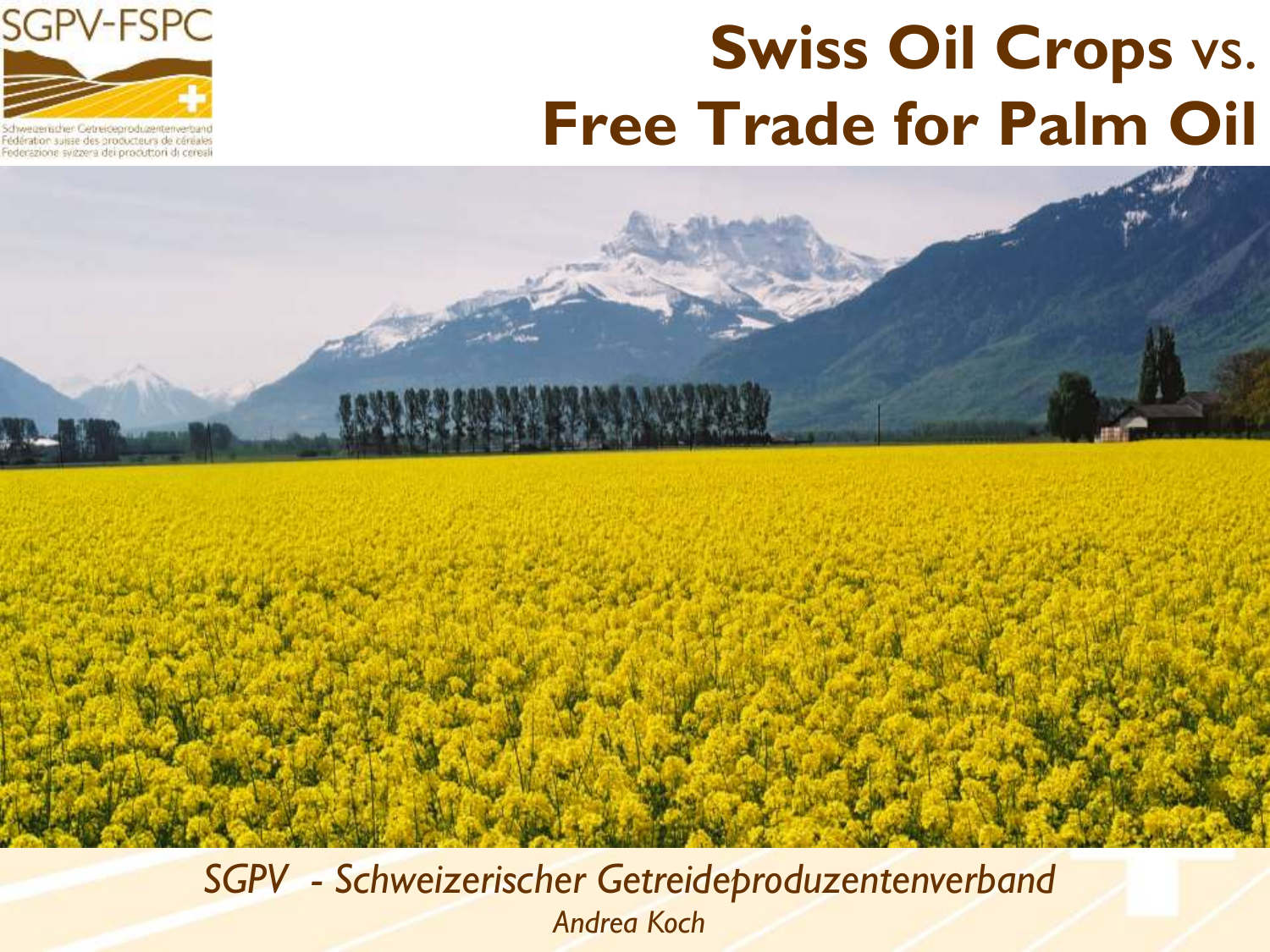

ederazione svizzera dei produttori di cereal

### *Swiss Oil Market*



**Two varieties of canola:**  HOLL and standard

**With import taxes** Price of HOLL-Canola Oil = Price of Palm Oil

**Without import taxes** Price of Palm Oil : <50%

*Zwei Sorten: Standard-Rapsöl und HOLL-Rapsöl*

*Mit Zoll: Preis von HOLL-Rapsöl = Preis von Palmöl*

*Ohne Zoll: Preis von Palmöl: mindestens 50% billiger*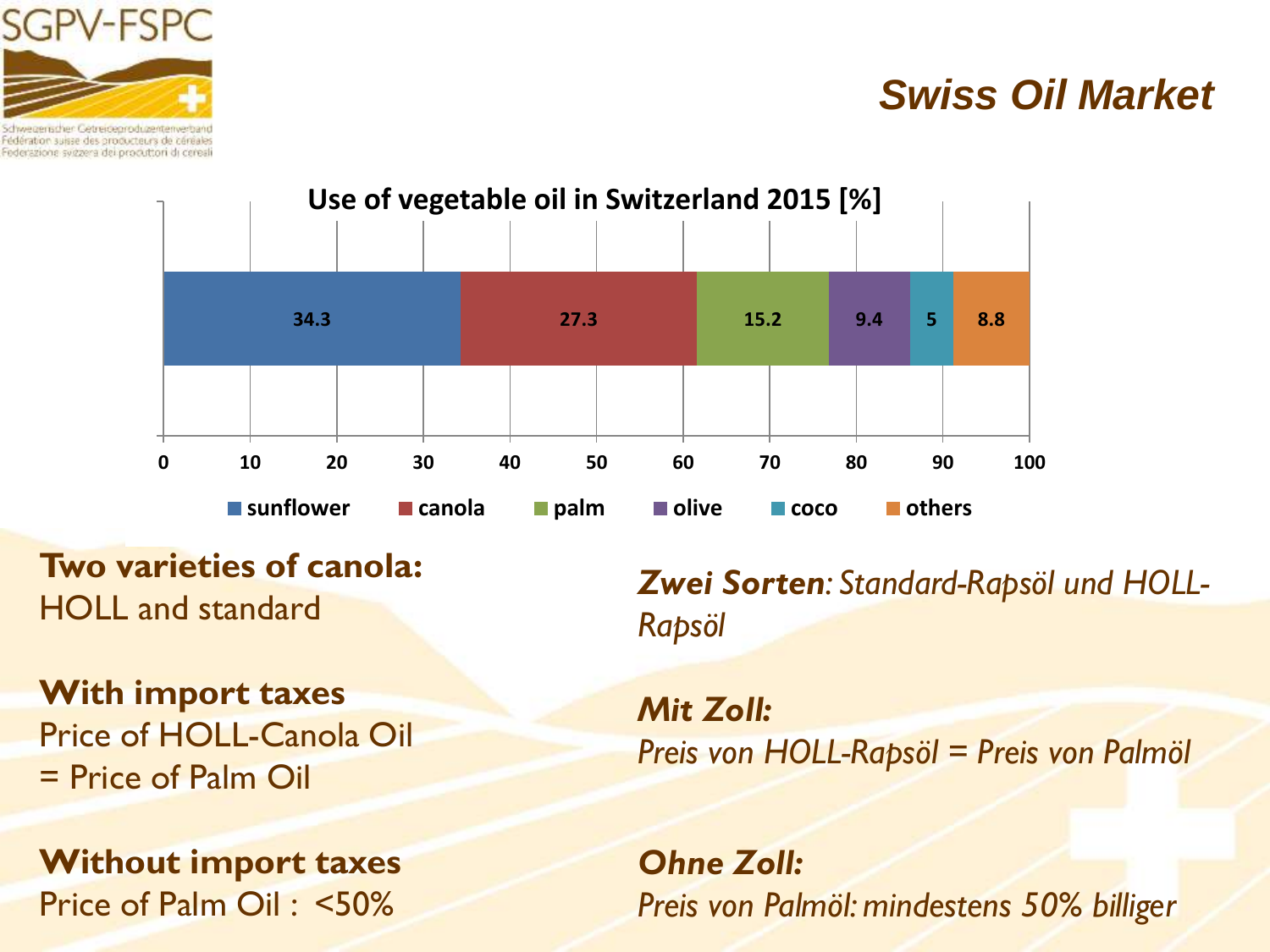

édération suisse des producteurs de céréales Federazione svizzera dei produttori di cereali

### *Why Palm Oil in Switzerland?*



- **Palm oil is solid** at room temperature **replaces butter**
- In already **prepared foods**
- **For frying** and other uses: **HOLLcanola-oil and palm oil** can be used interchangeably
- Solidified fluid oils  $\rightarrow$  bad reputation (old technologies lead to trans-fatty acids. **Not true for new technologies,** but marketing issues)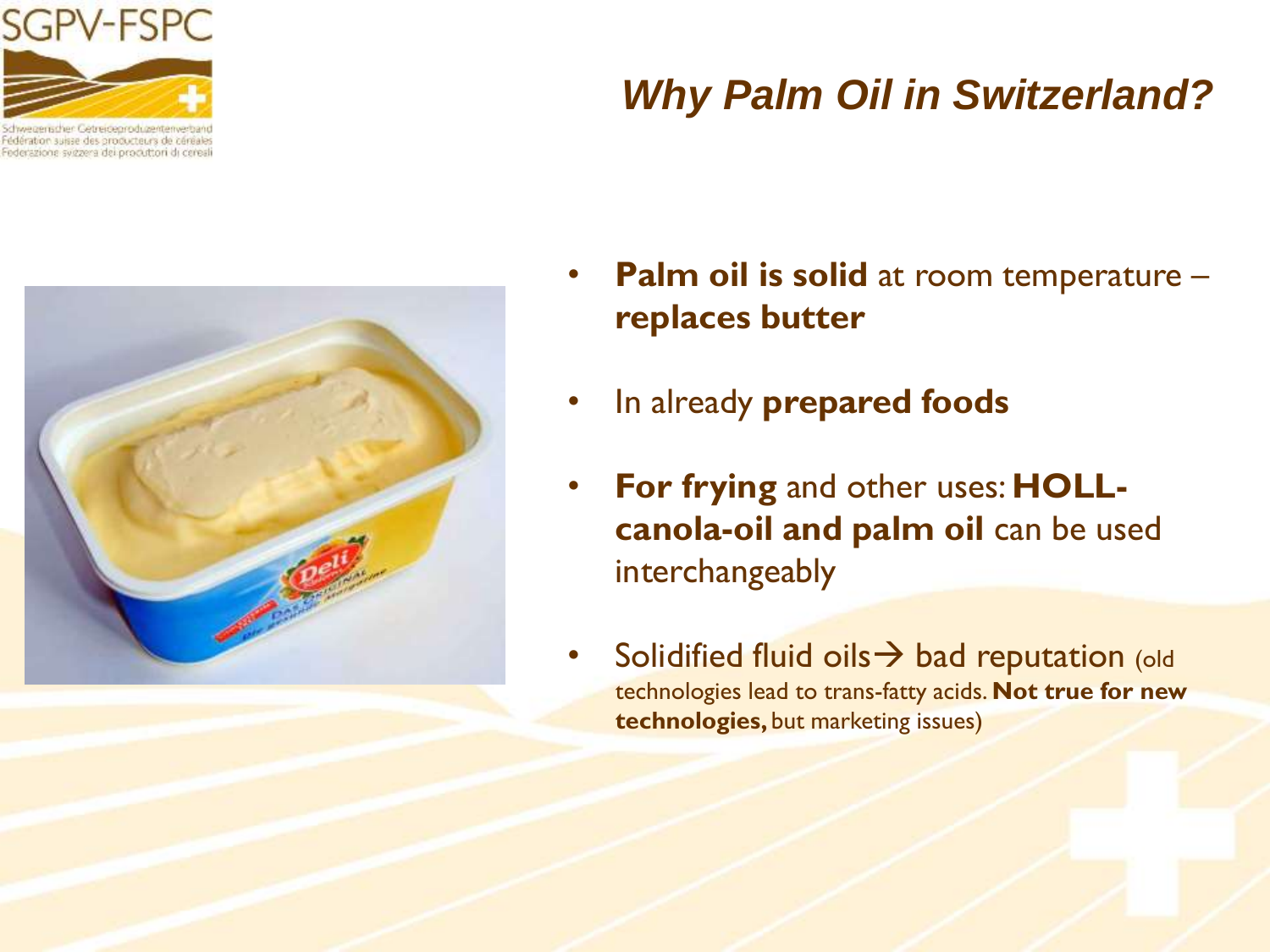

derazione svizzera dei produttori di cereali

## *Who Chooses between Canola or Palm Oil?*



**A. For gastronomy & food industry (70%)**

#### **Commercial buyers**

- Price is very important
- For some uses processing characteristics
- **B. Retail markets, bottles: 30%**

**Consumer** -Would rather continue to use canola oil

**In 70 % of the market, canola isn't competitive without import taxes.**

The prices paid to the Swiss farmers will drop for all oil seeds (collateral effects)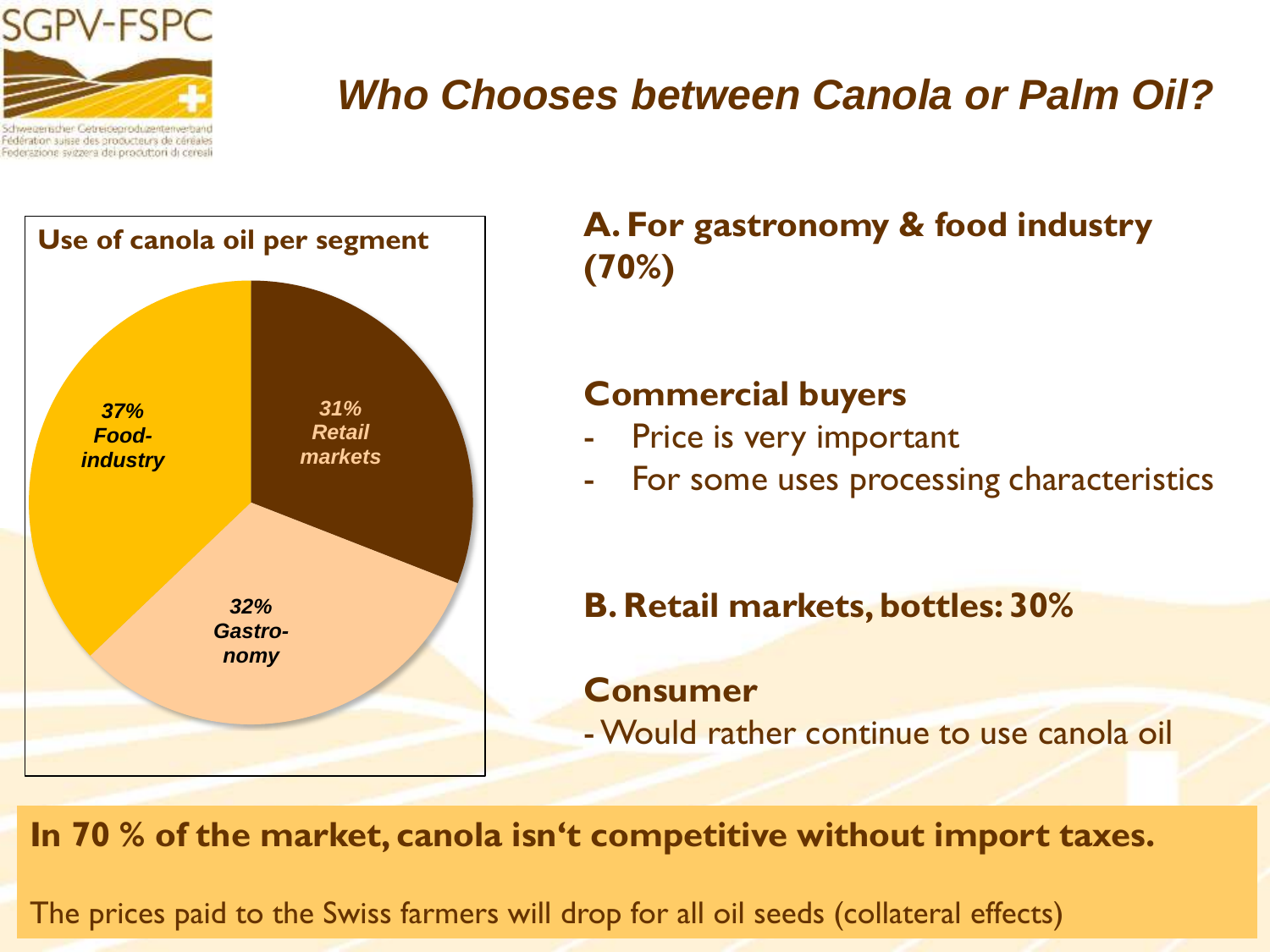

Fédération suisse des producteurs de céréales Federazione svizzera dei produttori di cereali

### *Quantities Well Managed*

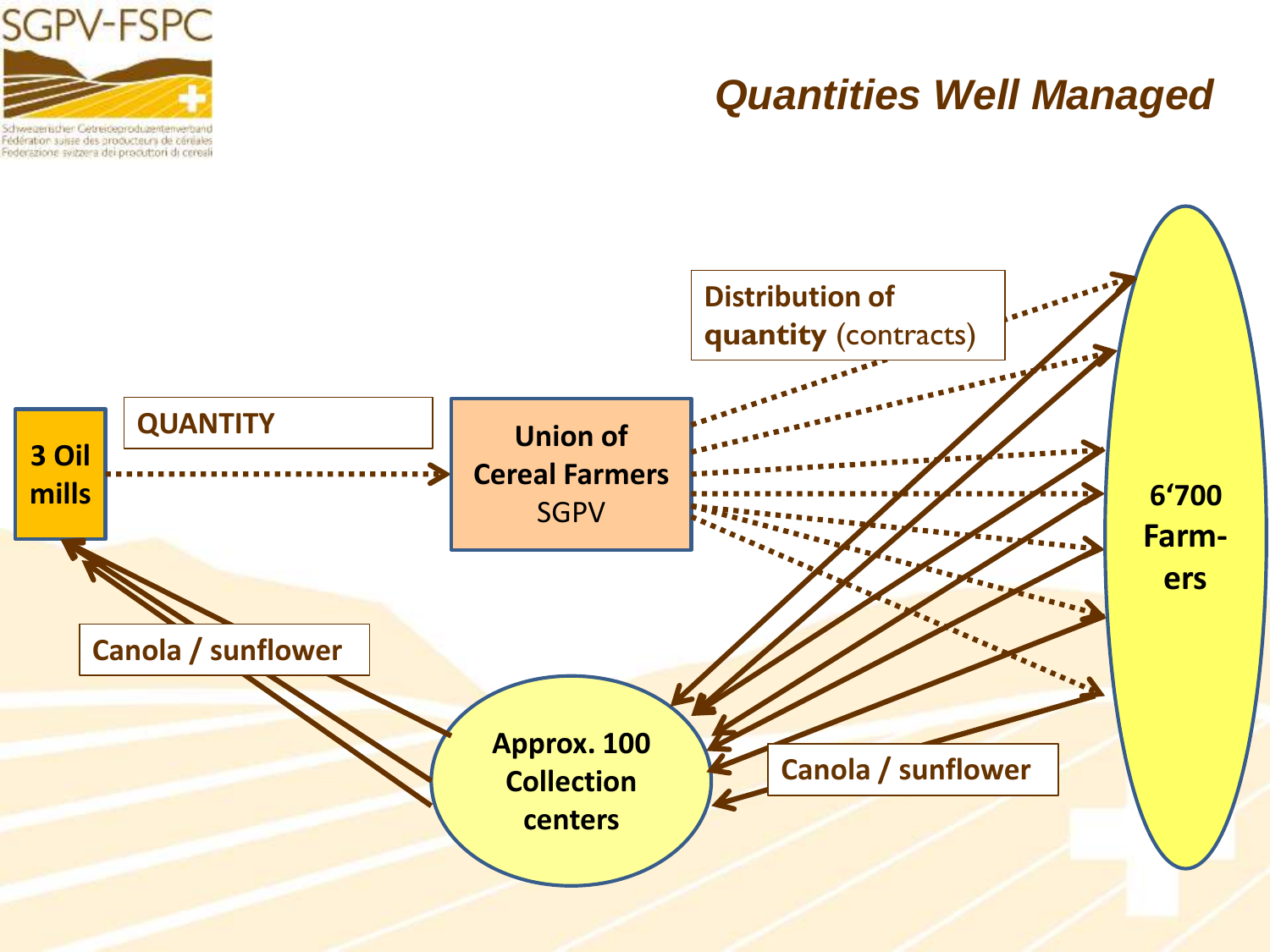

Federazione svizzera dei procuttori di cereali

## *Agricultural Aspects – Crop Rotation*



Canola: Cabbage family (Brassicaceae) Sunflower: Sunflower family (Asteraceae)

**balanced crop rotation** (Prevention of soil depletion, pests and diseases)

Canola or sunflower max. 25% of the cropped surface

Food for bees and other insects (flower), birds, other small animals (seeds)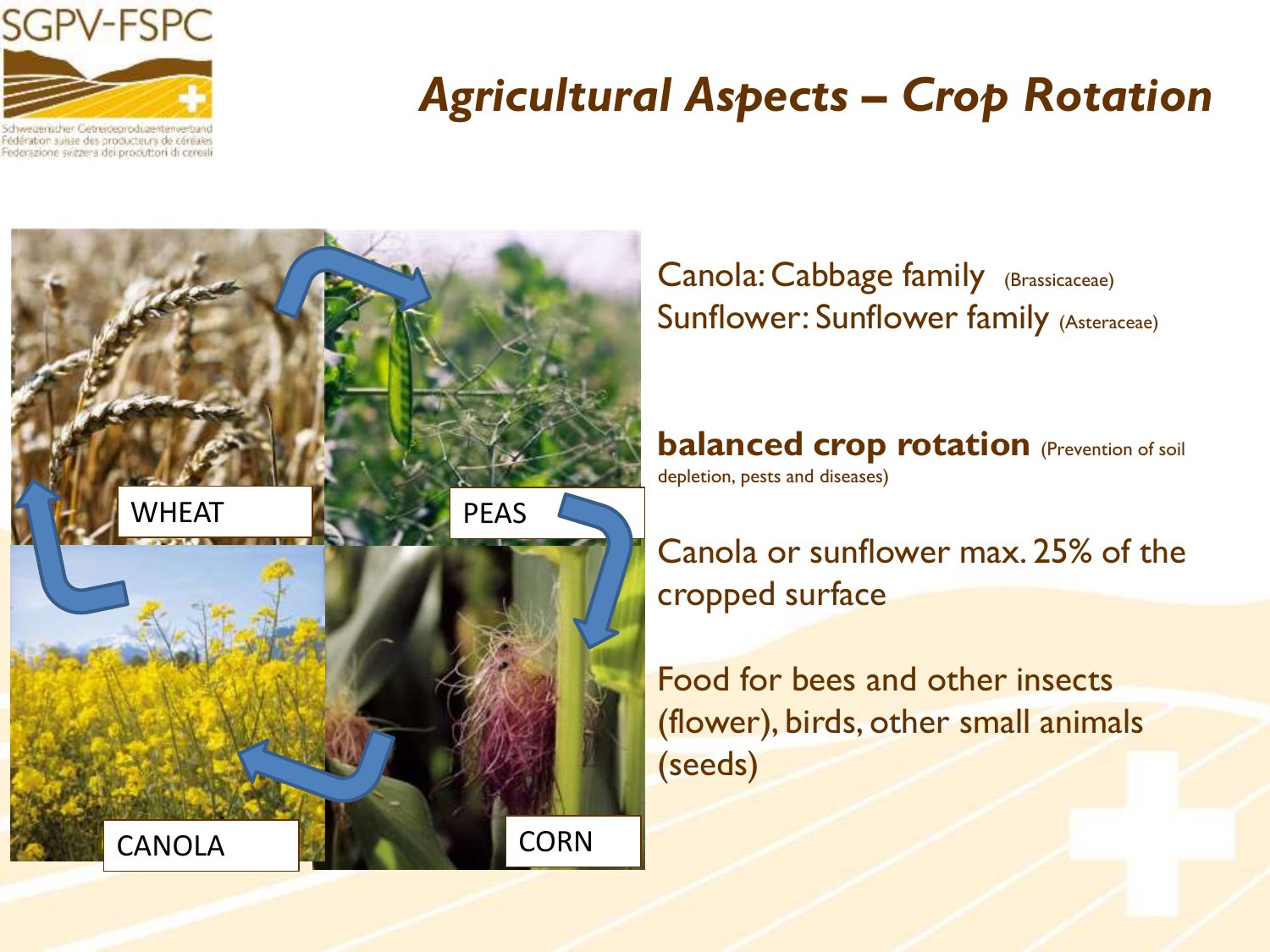

Edération suisse des producteurs de céréales ederazione svizzera dei produttori di cereali

## *Sustainability: Ecosystems*

### *Tropics Temperate Climate*



# Acidic, not fertile Small layer: High organic matter, very fertile,

#### **Tropics/ palm plantation:**

- IRREVERSIBLE loss of crop land
- **IRREVERSIBLE loss of ecosystems and** biodiversity
- Use of very dangerous pesticides like Paraquat!

#### **Switzerland:**

• Farmers add organic matter

The soil is fertile and

releases nutrients

**slowly**

- Soil stays fertile over the generations
- **Forest regenerates automatically**
- Low & controlled/regulated use of pesticides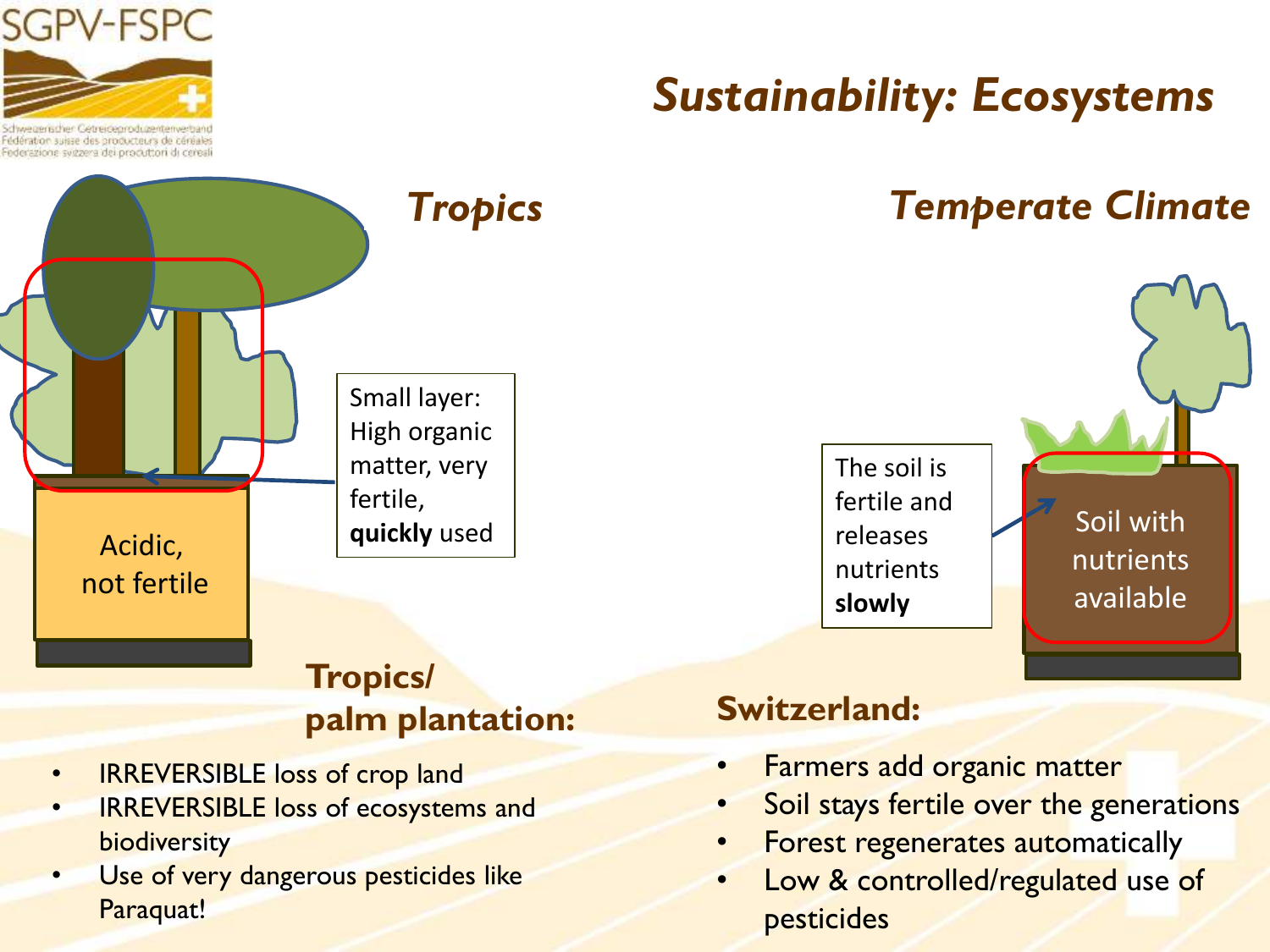

## *Sustainability: Social & Economical Aspects*

#### **Switzerland (canola & sunflower)**

- Profit for **family farms**
- Risk management: **Income diversity**
- **Employment** in collection centers and oil mills
- **No GMO**

#### **Palm Oil in Indonesia and Malaysia**

- Profit for big firms and investors
- Economical risk: what if palm oil prices drop?
- In Malaysia: passports of "cheap" foreign employees are taken by the firms, can't defend themselves

#### **RSPO: No significant difference**

More Info:

- Irena Wettstein, Paneco
- Johanna Michel Bruno Manser Fonds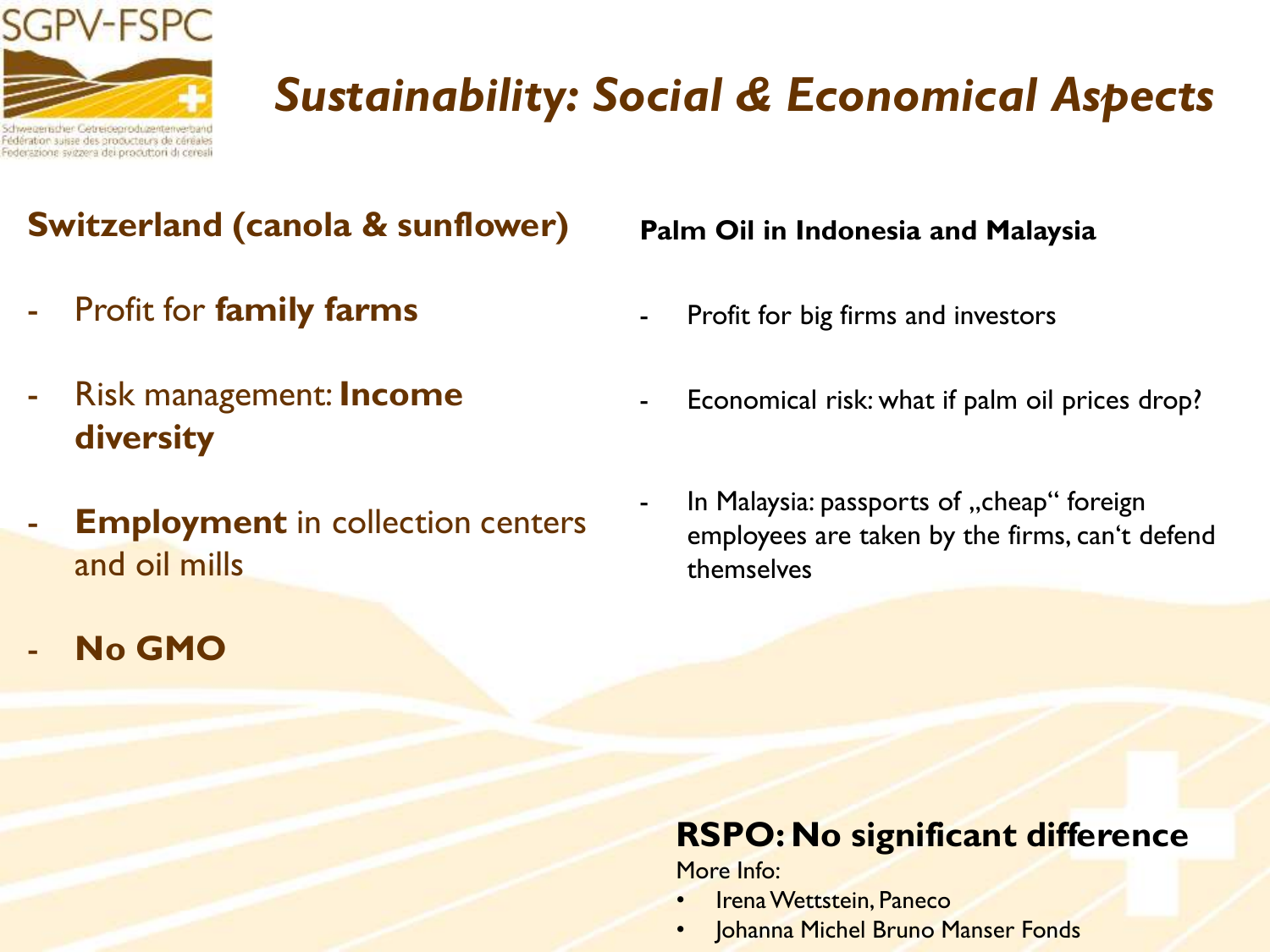